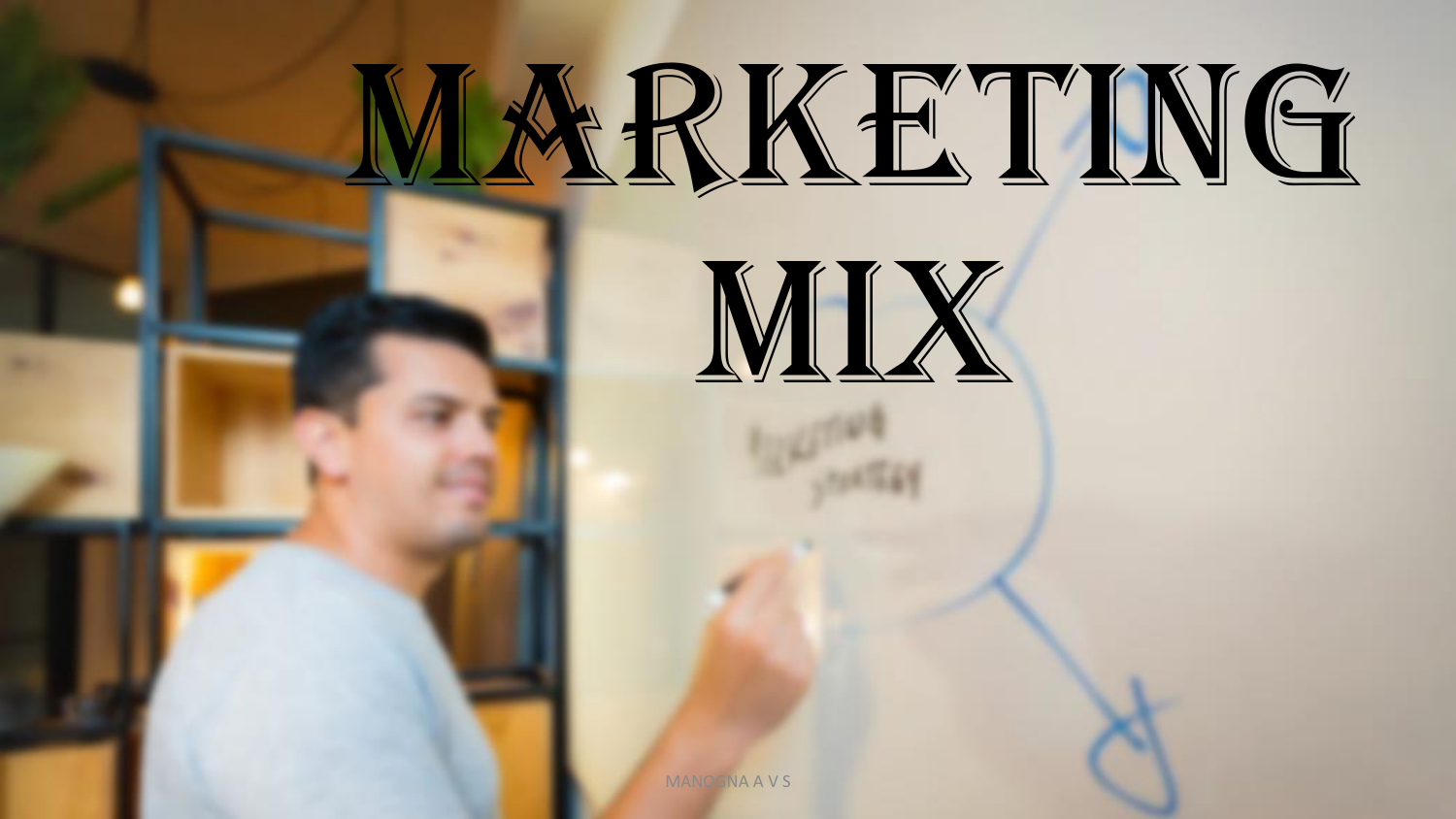

### Contents

- 1. Qualities of a good Entrepreneur
- 2. SWOT and Risk Analysis.
- 3. Concept & application of PLC
- 4. Sales & distribution Management.
- 5. Different Between Small Scale & Large Scale Business
- 6. Market Survey
- 7. Methods of marketing
- 8. Publicity and advertisement
- **9. Marketing Mix**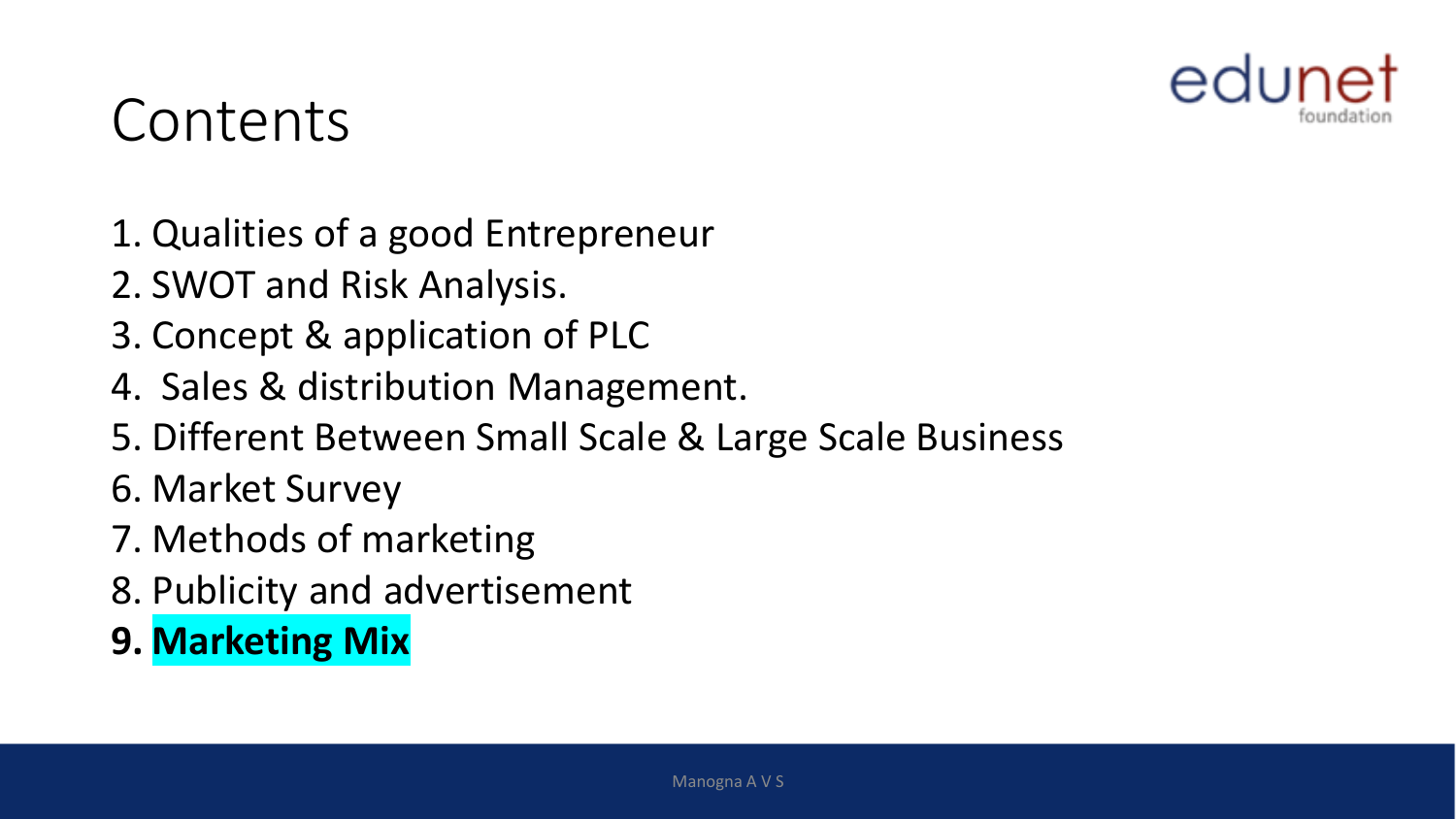

# Marketing Mix

- Marketing is a continually evolving discipline and as such can be one that companies find themselves left very much behind the competition if they stand still for too long.
- Where once there were 4 Ps to explain the mix, nowadays it is more commonly accepted that a more developed 7 Ps adds a much-needed additional layer of depth to the Marketing Mix with some theorists going even going further.
- Simply put the Marketing Mix is a tool used by businesses and Marketers to help determine a product or brands offering. The 4 Ps have been associated with the Marketing Mix since their creation by E. Jerome McCarthy in 1960.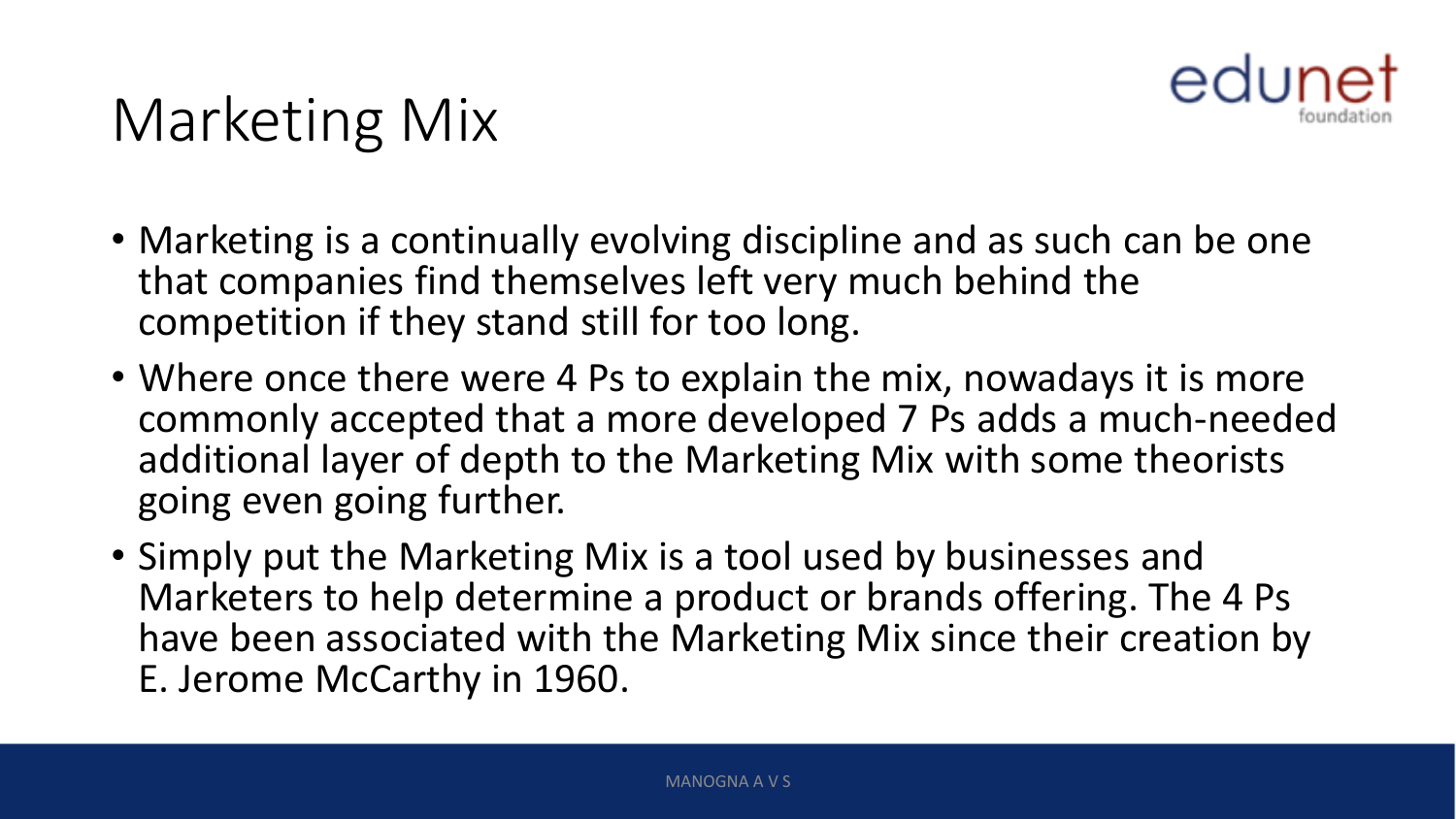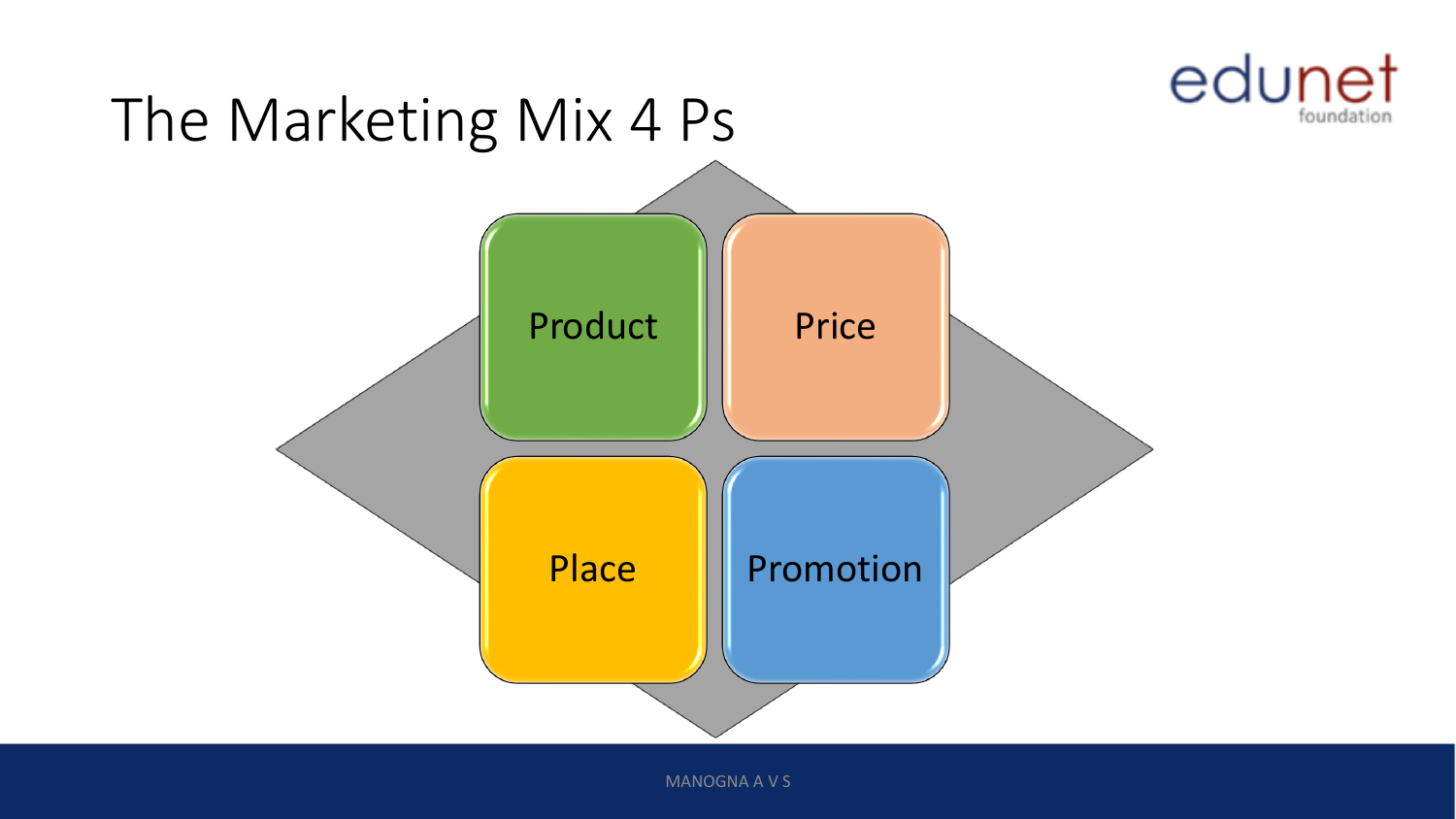

# The Marketing Mix 4 Ps

#### **Product**

• The Product should fit the task consumers want it for, it should work, and it should be what the consumers are expecting to get.

#### **Price**

- The Product should always be representing good value for money.
- This does not necessarily mean it should be the cheapest available; one of the main tenets of the marketing concept is that customers are usually happy to pay a little more for something that works well for them.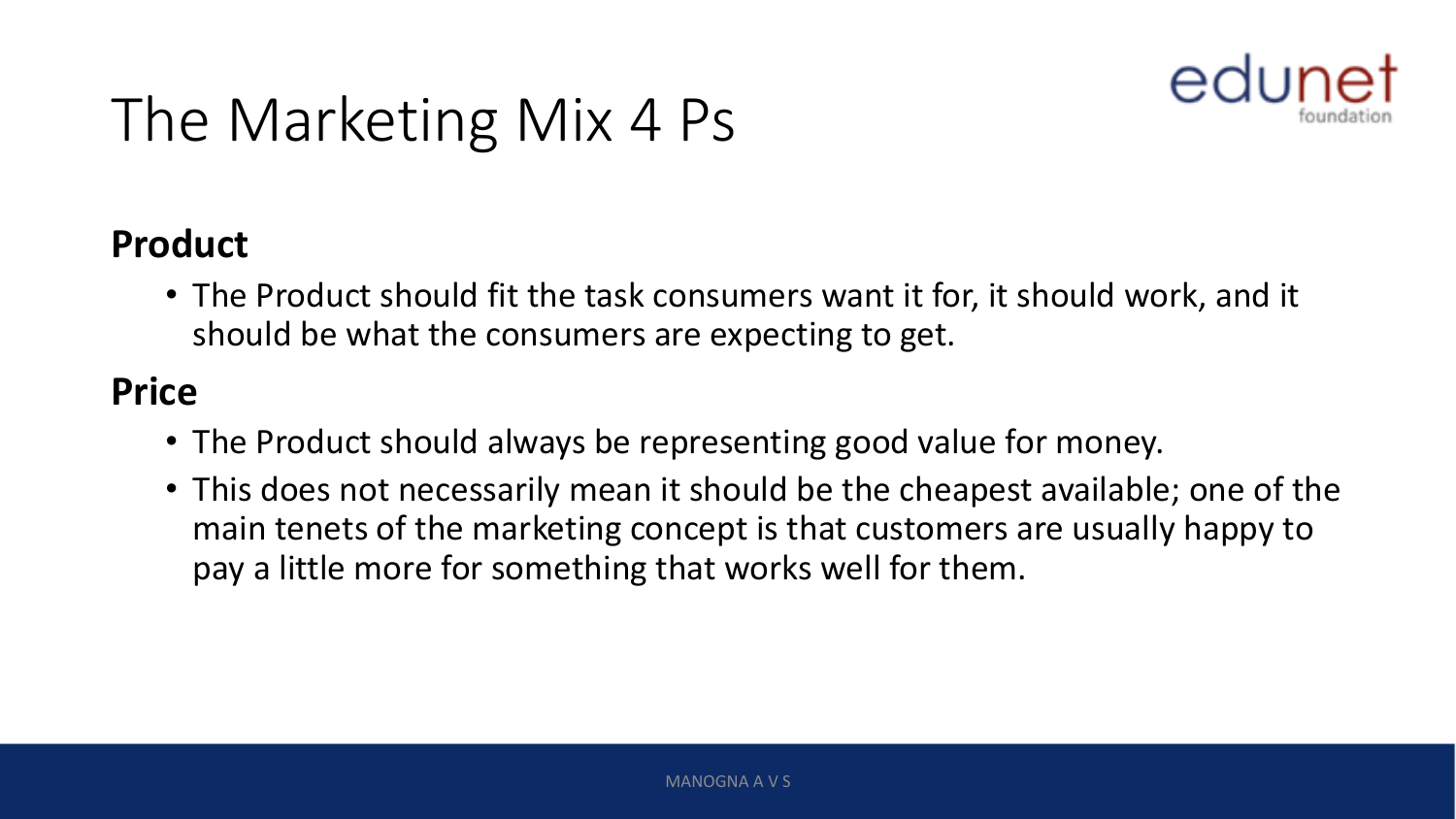

# The Marketing Mix 4 Ps

#### **Place**

• The product should be available from where your target consumer finds it easiest to shop. This may be High Street, Mail Order or the more current option via ecommerce or an online shop.

#### **Promotion**

- Advertising, PR, Sales Promotion, Personal Selling and, in more recent times, Social Media are all key communication tools for an organization.
- These tools should be used to put across the organization's message to the correct audiences in the manner they would most like to hear, whether it be informative or appealing to their emotions.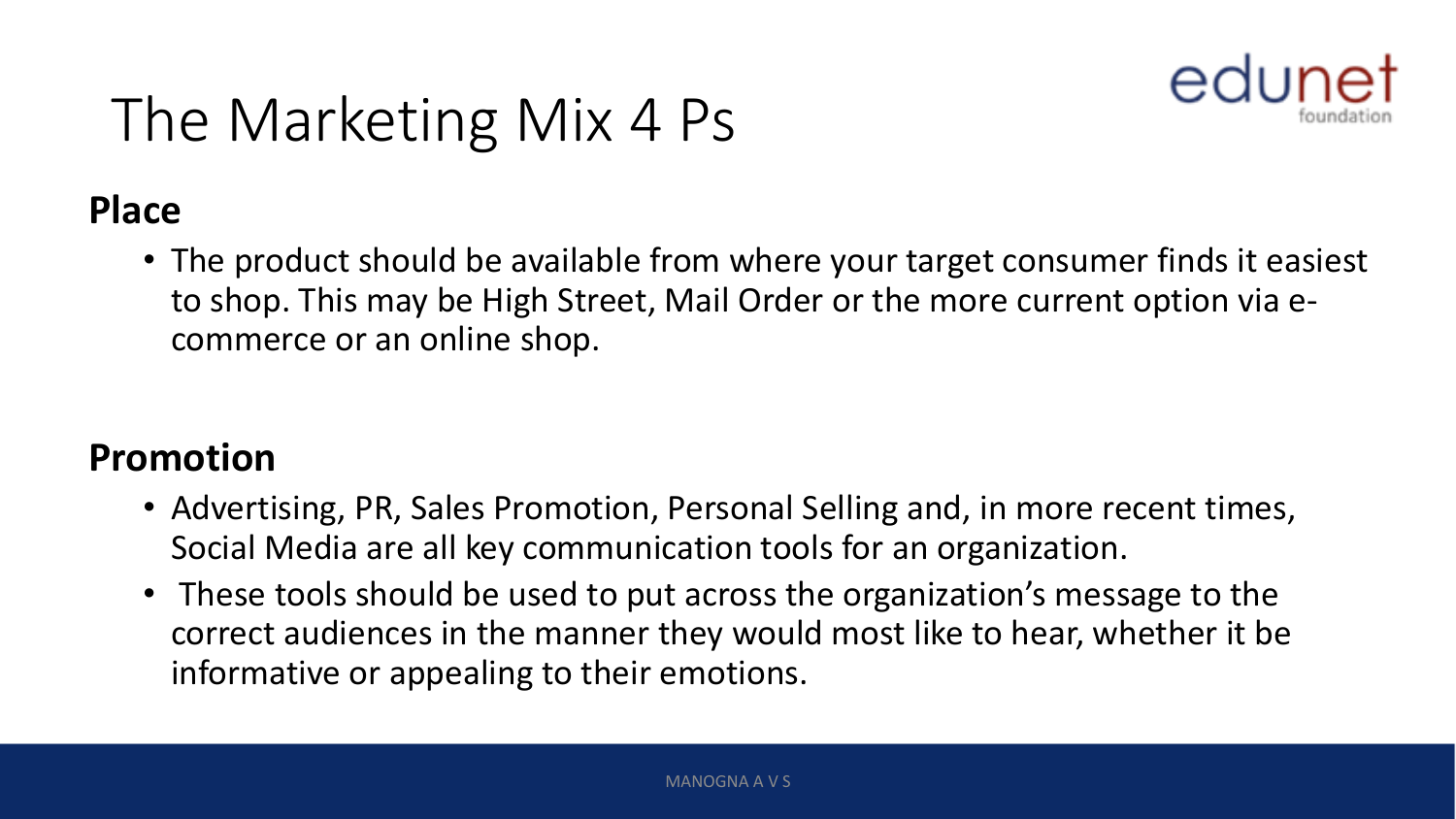

## The extended 7 Ps:

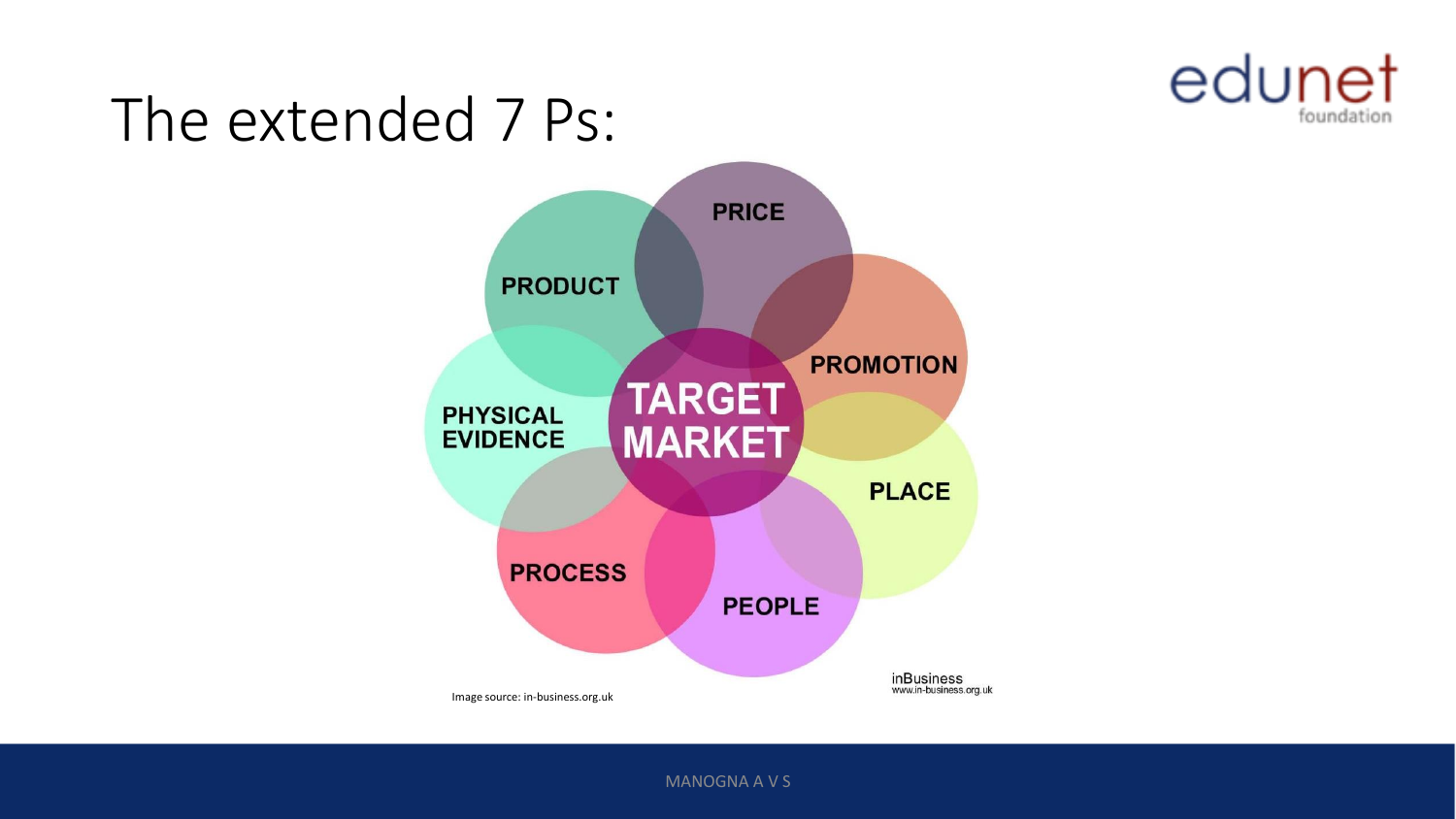

## The extended 7 Ps

- Apart from the 4 Ps: Product, Price, Place & Promotion, the following have been introduced in the late 70's.
- Extended Marketing Mix was introduced in 1981 by Booms & Bitner

#### **People**

- All companies are reliant on the people who run them from front line Sales staff to the Managing Director.
- Having the right people is essential because they are as much a part of your business offering as the products/services you are offering.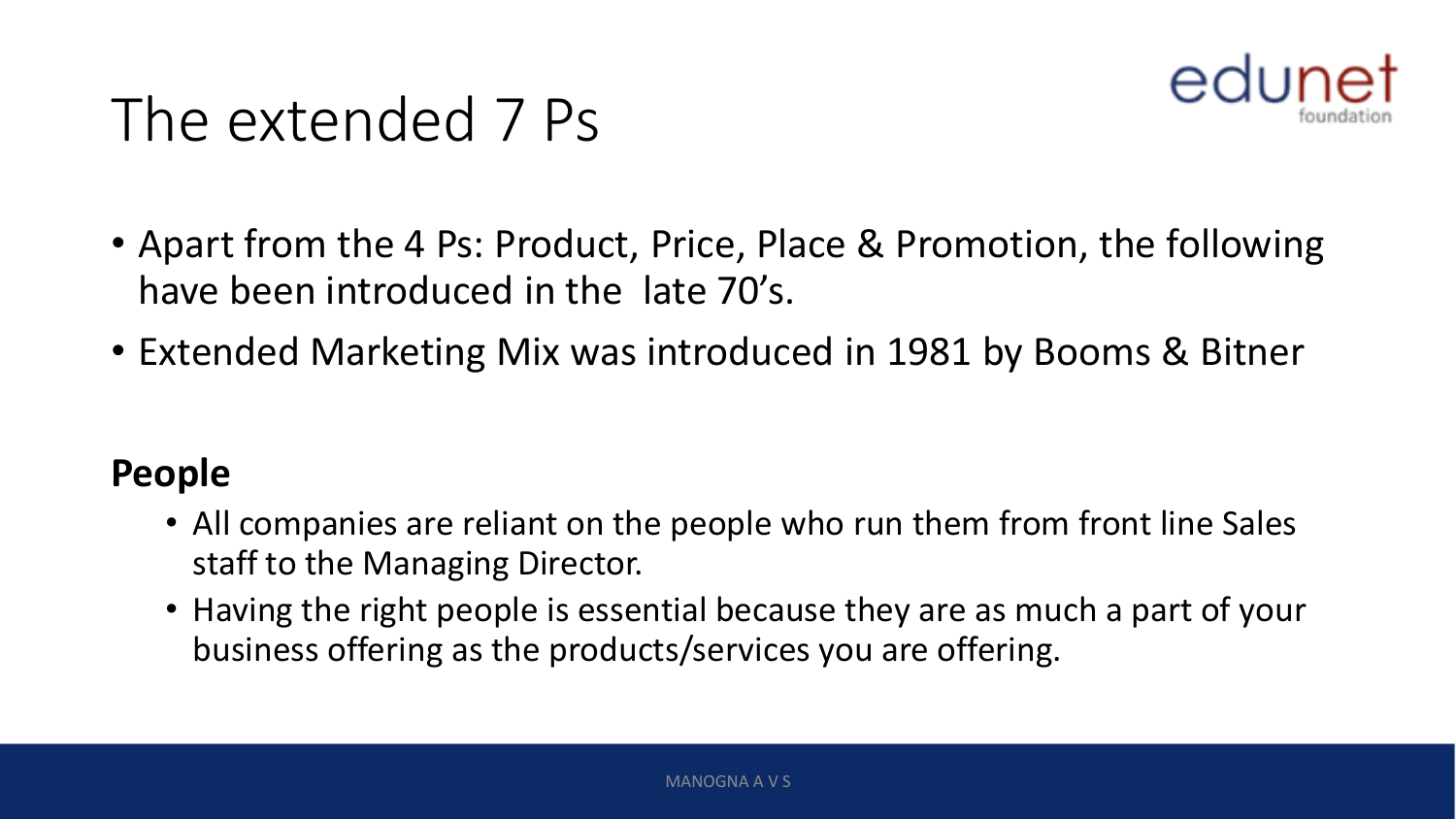# The extended 7 Ps



#### **Processes**

• The delivery of your service is usually done with the customer present so how the service is delivered is once again part of what the consumer is paying for.

#### **Physical Evidence**

• Almost all services include some physical elements even if the bulk of what the consumer is paying for is intangible.